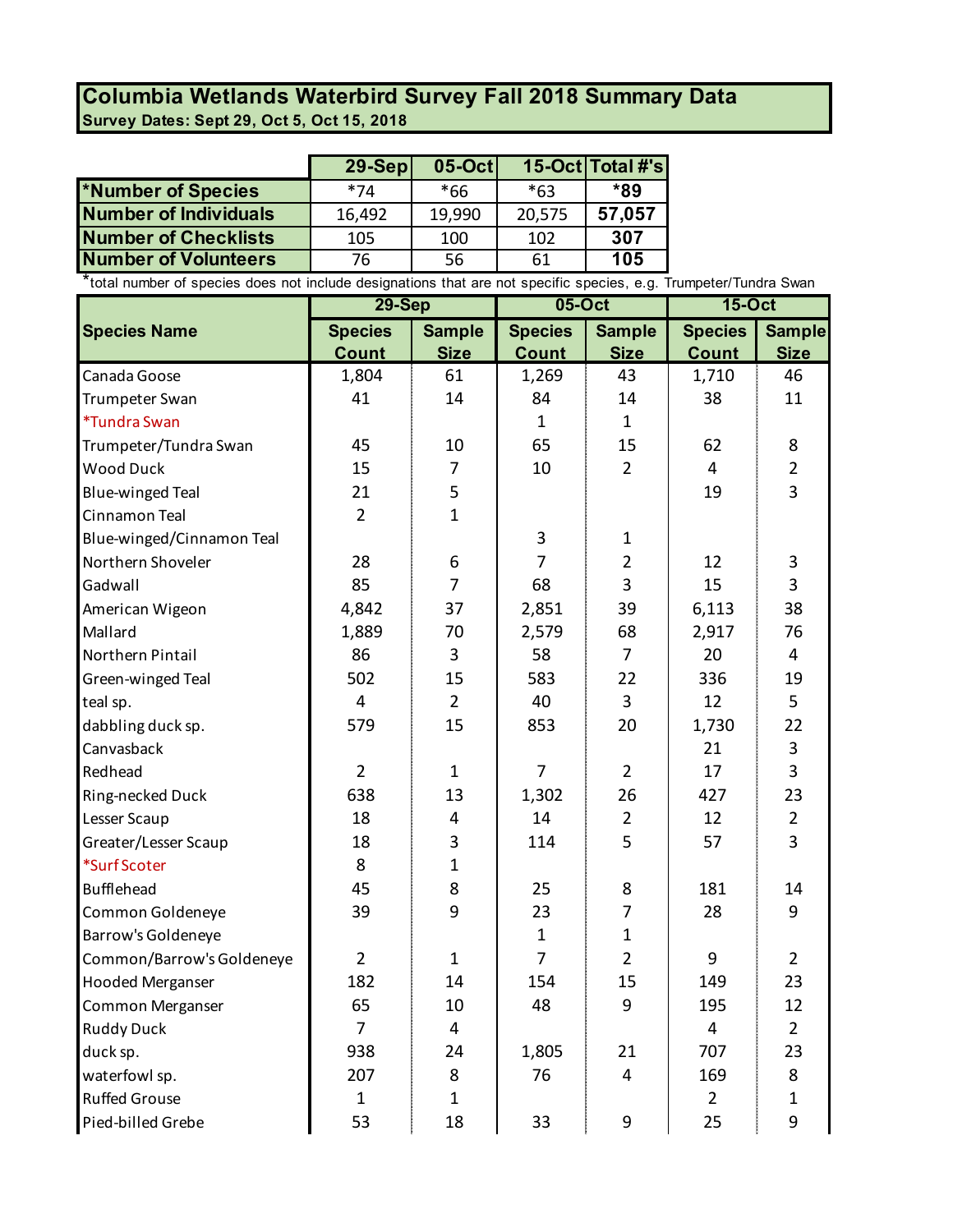| Red-necked Grebe<br>59<br>12<br>63<br>8<br>18<br>8<br><i><b>*Eared Grebe</b></i><br>9<br>4<br>$\mathbf{1}$<br>4<br>*Horned/Eared Grebe<br>22<br>3<br>6<br>28<br>5<br>67<br>3<br>13<br>*Western Grebe<br>4<br>19<br>4<br>11<br>12<br>6<br>9<br>6<br>23<br>5<br>grebe sp.<br>$\mathbf{1}$<br>Rock Pigeon<br>$\mathbf{1}$<br>2,950<br>13<br>6,495<br>4,385<br>American Coot<br>21<br>24<br>Sandhill Crane<br>1<br>$\mathbf{1}$<br>$\mathbf{1}$<br>1<br>$\overline{2}$<br>$\overline{2}$<br>Killdeer<br>$\mathbf{1}$<br>Pectoral Sandpiper<br>15<br>12<br>$\mathbf{1}$<br>--<br>Semipalmated Sandpiper<br>10<br>$\mathbf{1}$ |
|--------------------------------------------------------------------------------------------------------------------------------------------------------------------------------------------------------------------------------------------------------------------------------------------------------------------------------------------------------------------------------------------------------------------------------------------------------------------------------------------------------------------------------------------------------------------------------------------------------------------------|
|                                                                                                                                                                                                                                                                                                                                                                                                                                                                                                                                                                                                                          |
|                                                                                                                                                                                                                                                                                                                                                                                                                                                                                                                                                                                                                          |
|                                                                                                                                                                                                                                                                                                                                                                                                                                                                                                                                                                                                                          |
|                                                                                                                                                                                                                                                                                                                                                                                                                                                                                                                                                                                                                          |
|                                                                                                                                                                                                                                                                                                                                                                                                                                                                                                                                                                                                                          |
|                                                                                                                                                                                                                                                                                                                                                                                                                                                                                                                                                                                                                          |
|                                                                                                                                                                                                                                                                                                                                                                                                                                                                                                                                                                                                                          |
|                                                                                                                                                                                                                                                                                                                                                                                                                                                                                                                                                                                                                          |
|                                                                                                                                                                                                                                                                                                                                                                                                                                                                                                                                                                                                                          |
|                                                                                                                                                                                                                                                                                                                                                                                                                                                                                                                                                                                                                          |
|                                                                                                                                                                                                                                                                                                                                                                                                                                                                                                                                                                                                                          |
| 54<br>5<br>5<br>5<br>3<br>1<br>peep sp.                                                                                                                                                                                                                                                                                                                                                                                                                                                                                                                                                                                  |
| 8<br>45<br>5<br>204<br>Long-billed Dowitcher<br>241<br>7                                                                                                                                                                                                                                                                                                                                                                                                                                                                                                                                                                 |
| $\overline{2}$<br>41<br>large shorebird sp.                                                                                                                                                                                                                                                                                                                                                                                                                                                                                                                                                                              |
| 9<br>3<br>$\overline{2}$<br>3<br>$\overline{2}$<br>shorebird sp.<br>17                                                                                                                                                                                                                                                                                                                                                                                                                                                                                                                                                   |
| $\mathbf{1}$<br>$\mathbf{1}$<br><b>Bonaparte's Gull</b><br>13<br>1                                                                                                                                                                                                                                                                                                                                                                                                                                                                                                                                                       |
| 3<br>6<br>61<br>19<br>52<br>Ring-billed Gull<br>6                                                                                                                                                                                                                                                                                                                                                                                                                                                                                                                                                                        |
| *California Gull<br>35<br>3<br>$\mathbf{1}$<br>5<br>$\mathbf{1}$<br>6                                                                                                                                                                                                                                                                                                                                                                                                                                                                                                                                                    |
| 97<br>212<br>14<br>170<br>18<br>27<br>gull sp.                                                                                                                                                                                                                                                                                                                                                                                                                                                                                                                                                                           |
| 46<br>9<br>Common Loon<br>13<br>12<br>8<br>6                                                                                                                                                                                                                                                                                                                                                                                                                                                                                                                                                                             |
| 9<br>16<br>29<br>29<br>*Great Blue Heron<br>47<br>12                                                                                                                                                                                                                                                                                                                                                                                                                                                                                                                                                                     |
| $\mathbf{1}$<br>$\mathbf{1}$<br>$\mathbf{1}$<br>$\mathbf{1}$<br>$\mathbf{1}$<br>$\mathbf{1}$<br>Osprey                                                                                                                                                                                                                                                                                                                                                                                                                                                                                                                   |
| 9<br>9<br>13<br>11<br>12<br>Northern Harrier<br>14                                                                                                                                                                                                                                                                                                                                                                                                                                                                                                                                                                       |
| Sharp-shinned Hawk<br>$\mathbf{1}$<br>$\mathbf{1}$<br>$\mathbf{1}$<br>1                                                                                                                                                                                                                                                                                                                                                                                                                                                                                                                                                  |
| $\mathbf{1}$<br>$\mathbf{1}$<br>Cooper's Hawk                                                                                                                                                                                                                                                                                                                                                                                                                                                                                                                                                                            |
| Sharp-shinned/Cooper's Hawk<br>$\mathbf 1$<br>$\mathbf{1}$                                                                                                                                                                                                                                                                                                                                                                                                                                                                                                                                                               |
| 37<br>38<br><b>Bald Eagle</b><br>22<br>37<br>20<br>24                                                                                                                                                                                                                                                                                                                                                                                                                                                                                                                                                                    |
| 3<br>Red-tailed Hawk<br>4<br>$\mathbf{1}$<br>$\mathbf{1}$                                                                                                                                                                                                                                                                                                                                                                                                                                                                                                                                                                |
| $\mathbf{1}$<br>$\mathbf{1}$<br>Buteo sp.                                                                                                                                                                                                                                                                                                                                                                                                                                                                                                                                                                                |
| hawk sp.<br>3<br>$\overline{2}$<br>$\overline{2}$<br>$\mathbf{1}$<br>4<br>$\mathbf{1}$                                                                                                                                                                                                                                                                                                                                                                                                                                                                                                                                   |
| 9<br><b>Belted Kingfisher</b><br>13<br>10<br>12<br>14<br>11                                                                                                                                                                                                                                                                                                                                                                                                                                                                                                                                                              |
| Downy Woodpecker<br>3<br>$\overline{2}$<br>3<br>3                                                                                                                                                                                                                                                                                                                                                                                                                                                                                                                                                                        |
| Hairy Woodpecker<br>$\mathbf 1$<br>$\mathbf{1}$                                                                                                                                                                                                                                                                                                                                                                                                                                                                                                                                                                          |
| Pileated Woodpecker<br>$\overline{2}$<br>$\overline{2}$<br>$\mathbf{1}$<br>3<br>$\overline{2}$<br>$\mathbf{1}$                                                                                                                                                                                                                                                                                                                                                                                                                                                                                                           |
| 16<br>11<br>Northern Flicker<br>12<br>20<br>14<br>14                                                                                                                                                                                                                                                                                                                                                                                                                                                                                                                                                                     |
| woodpecker sp.<br>3<br>3<br>$\mathbf{1}$<br>$\mathbf{1}$                                                                                                                                                                                                                                                                                                                                                                                                                                                                                                                                                                 |
| American Kestrel<br>1<br>$\mathbf{1}$<br>$\mathbf{1}$<br>1                                                                                                                                                                                                                                                                                                                                                                                                                                                                                                                                                               |
| $\overline{2}$<br>$\overline{2}$<br>$\overline{2}$<br>Merlin<br>$\overline{2}$                                                                                                                                                                                                                                                                                                                                                                                                                                                                                                                                           |
| $\mathbf{1}$<br>$\mathbf{1}$<br>falcon sp.                                                                                                                                                                                                                                                                                                                                                                                                                                                                                                                                                                               |
| 1<br>Northern Shrike<br>$\mathbf{1}$<br>1<br>1                                                                                                                                                                                                                                                                                                                                                                                                                                                                                                                                                                           |
| $\mathbf{1}$<br>Canada Jay<br>$\mathbf 1$                                                                                                                                                                                                                                                                                                                                                                                                                                                                                                                                                                                |
| Steller's Jay<br>4<br>$\mathbf{1}$<br>$\mathbf{1}$<br>1<br>$\mathbf{1}$<br>1                                                                                                                                                                                                                                                                                                                                                                                                                                                                                                                                             |
| <b>Black-billed Magpie</b><br>31<br>22<br>20<br>16<br>31<br>22                                                                                                                                                                                                                                                                                                                                                                                                                                                                                                                                                           |
| Clark's Nutcracker<br>33<br>15<br>$\overline{7}$<br>8<br>4<br>14                                                                                                                                                                                                                                                                                                                                                                                                                                                                                                                                                         |